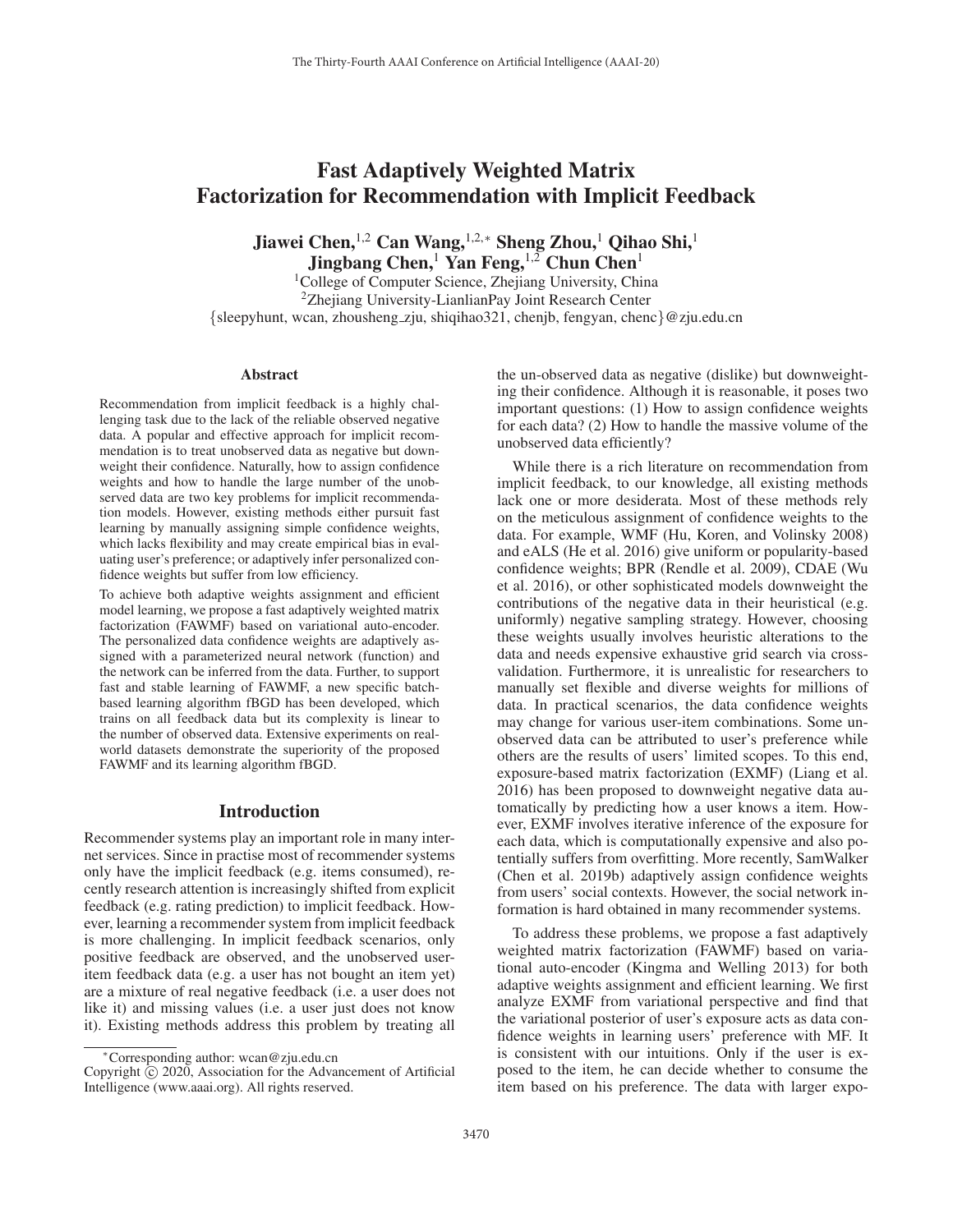sure are more reliable in deriving user's preference. Further, we propose to replace confidence weights (variational posterior of user's exposure) with a parameterized inference neural network (function), which reduces the number of the inferred parameters and is capable of capturing latent correlations between users' exposure. In fact, the independent assumption of the exposure is not practical in real world. Typically, recent literatures (Palla et al. 2005; Zhou 2011) in social science claim that each of us belongs to some information-sharing communities. Naturally, users are exposed to these communities and thus their exposure exhibit correlations when they belong to common communities. Motivated by this point, a specific communitybased inference neural network has been designed, which explores latent communities among users and infer users' exposure from the communities that they belong to. It will capture more precise exposure and can mitigate the overfitting problem. By optimizing the variational lower bound, both the inference neural network and MF can be learned from the data.

Efficiently learning a recommendation model from implicit feedback is also challenging since it requires to account for the large-scale unobserved data. Although stochastic gradient descent optimizer (SGD) with sampling strategy can be employed to speed up the inference, it usually suffers from low convergency and high gradient instability. Especially in the implicit recommendation task, the optimizer usually samples the uninformative data, which have low confidence and make limited contributions on gradient update (Chen et al. 2019b). The final recommendation performance will suffer. Instead, we turn to employ batch gradient descent optimizer (BGD), which computes stable gradient from all feedback data and usually converges to a better optimum. Unfortunately, the naive implement of BGD will suffer from low efficiency caused by the expensive full-batch gradient computation over all data. To address this problem, we develop a fast BGD-based learning algorithm fBGD for our FAWMF. With rigorous mathematical reasoning, massive repeated computations of original BGD can be avoided and the learning process can be accelerated. Notably, despite fBGD computes gradient over all data, its actual complexity is linear with the number of the unobserved positive data. Due to the sparsity of the implicit feedback data, fBGD achieves a significant acceleration.

We summarize our key contributions as follows:

- We propose a FAWMF model based on variational autoencoder to achieve both adaptive weights assignment and efficient model learning.
- A batch-based learning algorithm fBGD has been developed to learn FAWMF efficiently and stably.
- Extensive experimental evaluations on three well-known benchmark datasets demonstrate the superiority of our FAWMF over the existing implicit MF methods.

# Related work

Recommendation from implicit feedback data. Most of the existing methods manually assign coarse-grained confidence weights. For example, the classic weighted factoriza-

tion matrix model (WMF) (Hu, Koren, and Volinsky 2008), eALS (He et al. 2016), ICD-MF (Bayer et al. 2017), used a simple heuristic where the confidence weights are assigned uniformly or based on item popularity; Logistical matrix factorization (Johnson 2014), BPR (Rendle et al. 2009), or neural-based recommendation models (e.g. CDAE (Wu et al. 2016), NCF(He et al. 2017)) downweight the contribution of negative data implicitly in their heuristic negative sampling strategy (e.g. uniformly). More recently, a new probabilistic model EXMF(Liang et al. 2016) was proposed to incorporate user's exposure to items into the CF methods. When inferring user's preference, user's exposure can be translated as data confidence. However, this method suffers from the efficiency problem. Also, some sophisticated models have been proposed to learn confidence weights from users' social contexts (Wang et al. 2018; Jiawei et al. 2018; Chen et al. 2019b). However, the social information is not available in many cases.

Efficient learning algorithm for implicit recommendation models. To handle the large-scale unobserved data, two types of strategies have been proposed for efficient learning: sample-based learning and whole-data based learning. The first type achieves fast learning with stochastic gradient descent (SGD) and negative sampling. The most popular sampling strategy is to draw un-observed feedback data uniformly, which is widely adopted in LMF(Johnson 2014), BPR(Rendle et al. 2009), CDAE (Wu et al. 2016), NCF (He et al. 2017), Mult-DAE (Liang et al. 2018) etc. Also, (Yu, Bilenko, and Lin 2017), (Chen et al. 2017) and (Hernández-Lobato, Houlsby, and Ghahramani 2014) further propose item popularity-based and item-user co-bias sampling strategy. However, in recommendation task SGD usually suffers from slow convergence and gradient instability when the number of items is large (Chen et al. 2019b).

Thus, some other dynamic sampling strategies are proposed to improve convergence and accuracy. Some literatures (Rendle and Freudenthaler 2014; Yu et al. 2018; Park and Chang 2019; Wang et al. 2017) propose to oversample the "difficult" negative instances which are hard to be discriminated by the models. However, they will expose efficiency issues in sampling. Also, the stochastic gradient estimator is biased and may amplify the natural noise in users feedback data (Li et al. 2018). More recently, SamWalker (Chen et al. 2019b) conduct the random walk along the social network to select informative instances. Although effectively, it has two weakness: (1) SamWalker requires additional social information but it is not available in many recommender systems. (2) SamWalker still employs uniformly sampling strategy to update its dynamic sampler, leading to insufficient training of it.

A more effective and stable way is updating the model from the whole-data, but it face efficiency challenge due to the large number of the negative data. Thus, memorization strategies (e.g. ALS, eALS) has been proposed (Hu, Koren, and Volinsky 2008; He et al. 2016; Bayer et al. 2017; Chen et al. 2019a) to speed up learning. However, these algorithms are just suitable for the MF with simple manual confidence weights, which lacks flexible and may create empirical bias. The recommendation performance will suffer.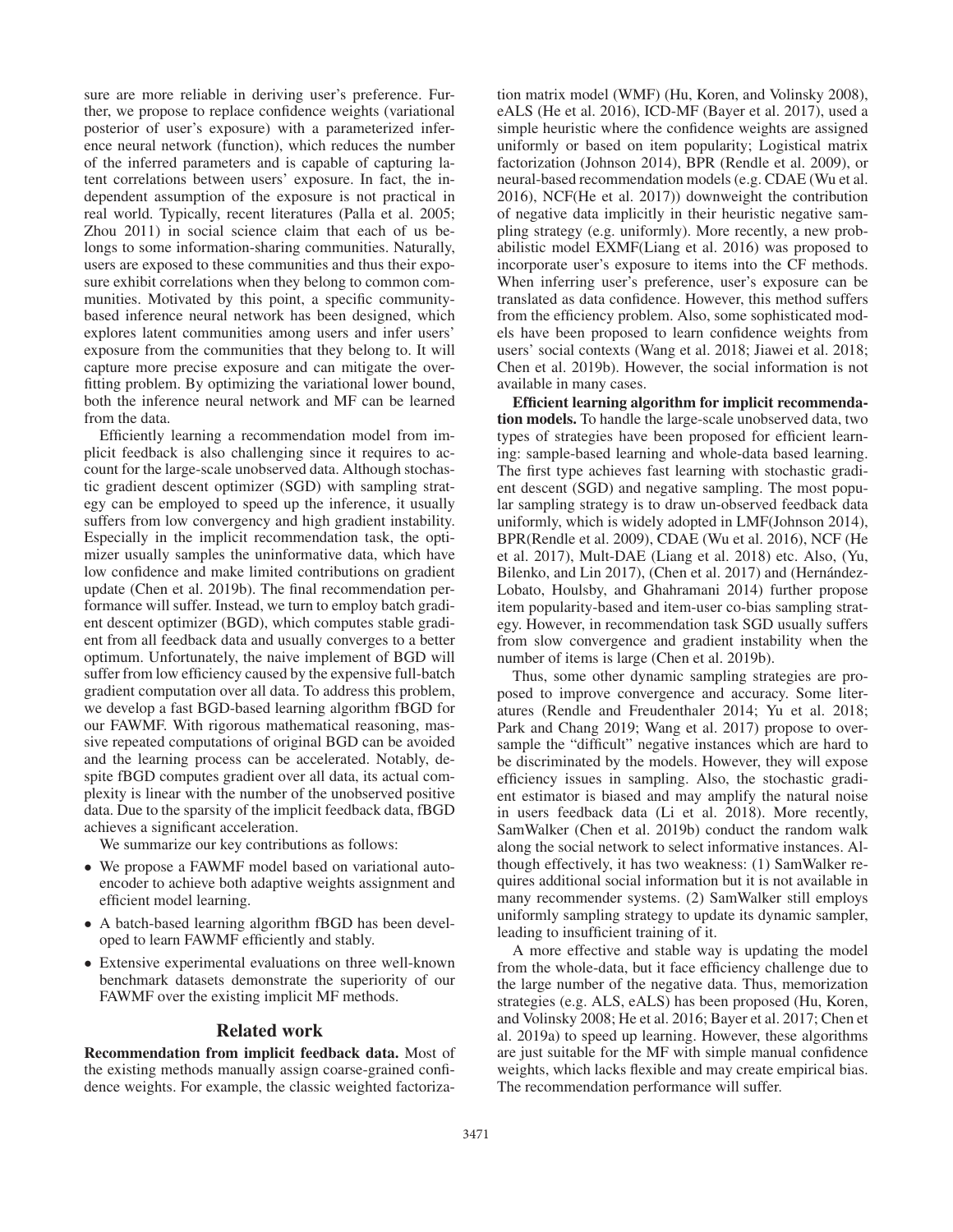Adaptive weights assignment and efficient learning are both important in recommendation from implicit feedback. Existing methods are not able to provide both of these, which motivates the approach described in this paper.

## Preliminaries

In this section, we first give the problem definition of implicit recommendation. Then, we introduce exposure-based matrix factorization (EXMF) (Liang et al. 2016) framework from variational perspective to provide usual insight about the relation between user's exposure and data confidence.

#### Problem definition

Suppose we have a recommender system with user set  $U$ (including  $n$  users) and item set  $I$  (including  $m$  items). The implicit feedback data is represented as  $n \times m$  matrix **X** with entries  $x_{ij}$  denoting whether or not the user i has consumed the item  $j$ . The task of a recommender system can be stated as follow: recommending items for each user that are most likely to be consumed by him.

## Exposure-based matrix factorization (EXMF)

Note that unobserved feedback data  $\{x_{ij} \in \mathbf{X} : x_{ij} = 0\}$ contain the real negative data (dislike) and the missing values (unknown). EXMF introduces a Bernoulli variable  $a_{ij}$ <br>to model users' exposure:  $a_{ij} = 1$  denotes that the user i to model users' exposure:  $a_{ij} = 1$  denotes that the user is<br>knows the item i and  $a_{ij} = 0$  denotes not. Then EXME knows the item j and  $a_{ij} = 0$  denotes not. Then, EXMF models user's consumption  $x_{ij}$  based on  $a_{ij}$  as follow: models user's consumption  $x_{ij}$  based on  $a_{ij}$  as follow:

$$
a_{ij} \sim Bernoulli(\eta_{ij})
$$
 (1)

$$
(x_{ij}|a_{ij} = 1) \sim N(\mathbf{u}_i^{\top} \mathbf{v}_j, \lambda_x)
$$
 (2)

$$
(x_{ij}|a_{ij}=0) \sim \delta_0 \approx N(\varepsilon, \lambda_x)
$$
 (3)

where  $\delta_0$  denotes  $p(x_{ij} = 0|a_{ij} = 0) = 1$ ;  $\eta_{ij}$  is the prior probability of exposure. Here we relax function  $\delta_0$  as  $N(\varepsilon, \lambda_x)$  to make model more robust, where  $\varepsilon$  is a small constant (e.g.  $\varepsilon$ =1e-5). When  $a_{ij} = 0$ , we have  $x_{ij} \approx 0$ , since the user does not know the item and he can not consume it. When  $a_{ij} = 1$ , when the user has learned the item, he will decide whether or not to consume the item based on his preference. Thus,  $x_{ij}$  is modeled as the classic matrix factorization model, where  $u_i$  denotes the K-dimensional latent factor (preference) of user i, and  $v_j$  denotes the Kdimensional latent factor (attribute) of item  $j$ .

# Analyses of EXMF from variational perspective

The marginal likelihood of EXMF is composed of a sum over each datapoint  $\log p(\mathbf{X}) = \sum_{i \in U, j}$  $\sum_{i \in U, j \in I} \log p(x_{ij}),$  which

can be rewritten as:

$$
\log p(x_{ij}) = E_q[\log p(x_{ij}, a_{ij}) - \log q(a_{ij}|x_{ij})] + E_q[\log p(a_{ij}|x_{ij}) - \log q(a_{ij}|x_{ij})] = L(u, v, q; x_{ij}) + D_{KL}(q(a_{ij}|x_{ij})||p(a_{ij}|x_{ij}))
$$
\n(4)

where  $q(a_{ij} | x_{ij})$  is defined as an approximated variational posterior of  $a_{ij}$ . Since the second term – KL-divergence – is non-negative, the first term  $L(\theta, q; x_{ij})$  is the evidence lower bound on (ELBO) the margin likelihood. Classic variational methods (Hoffman et al. 2013) usually employ conjugate variational distribution and individual variational parameters<sup>1</sup>, i.e.  $q(a_{ij} | x_{ij}) = Bernoulli(\gamma_{ij})$ . Then, optimizing EXMF can be transferred to minimize the following objective function w.r.t  $u_i, v_j, \gamma_{ij}$ :

$$
J(u, v, \gamma; \mathbf{X}) = -\frac{2}{\lambda_x} L(u, v, q; x_{ij})
$$
  
\n
$$
= \sum_{i \in U, j \in I} \gamma_{ij} (\mathbf{u}_i^T \mathbf{v}_j - x_{ij})^2 + \sum_{i \in U, j \in I} (1 - \gamma_{ij})(\varepsilon - x_{ij})^2
$$
  
\n
$$
- \frac{2}{\lambda_x} \sum_{i \in U, j \in I} D_{KL}(q(a_{ij}|x_{ij})||p(a_{ij}))
$$
  
\n
$$
= \sum_{i \in U, j \in I} \gamma_{ij} (\mathbf{u}_i^T \mathbf{v}_j - x_{ij})^2 + \sum_{i \in U, j \in I} l(\gamma_{ij})
$$
(5)

Exposure as data confidence. The objective function consists of three parts: (1) Weighted matrix factorization to learn user's preference; (2) The loss when the data are predicted as unknown; (3) The regularization term  $- KL$  divergency between the prior and the variational posterior. A good property is observed that the parameters  $\gamma_{ij}$ , which characterize the probability that user  $i$  is exposed to item  $j$ , act as the confidence of the corresponding data in learning user's preference. It is consistent with our intuitions. Only if the user is exposed to the item, he can decide whether to consume the item based on his preference. The data with larger exposure are more reliable in deriving user's preference.

Inefficiency problem. EXMF suffers efficiency problems. The number of inferred variational parameters (confidence weights)  $\gamma_{ij}$  grows quickly with the number of users and items  $(n \times m)$ , which easily scale to billion or even larger level. It will potentially suffer from overfitting and become the time and space bottleneck for practise recommender systems. Further, the inference of EXMF requires to sum over the terms for each data, which is time-consuming.

# Fast adaptively weighted matrix factorization

To address these problems, we propose a fast adaptively weighted matrix factorization (FAWMF) based on variational auto-encoder to achieve both adaptive weight assignment and efficient model learning. To reduce the number of the inferred parameters, FAWMF replaces individual parameters  $\gamma_{ij}$  with a parameterized function  $\gamma_{ij} = g_{\Phi}(i, j, \mathbf{X})$ that maps users' consumption on items into their exposure with parameters  $\Phi$ . It is more reasonable since there exists interactions between users. Independent assumption of exposure is not practical in real world. Typically, recent literatures (Palla et al. 2005) in social science claim that each of us belongs to some information-sharing communities. Users are exposed to these communities and thus their exposure exhibit commonality when they belong to similar communities. Motivated by this point, we summarize communities as collections of similar users and further infer users' exposure

<sup>&</sup>lt;sup>1</sup>Note that the EM algorithm presented in (Liang et al. 2016) is a special case of the classic variational inference.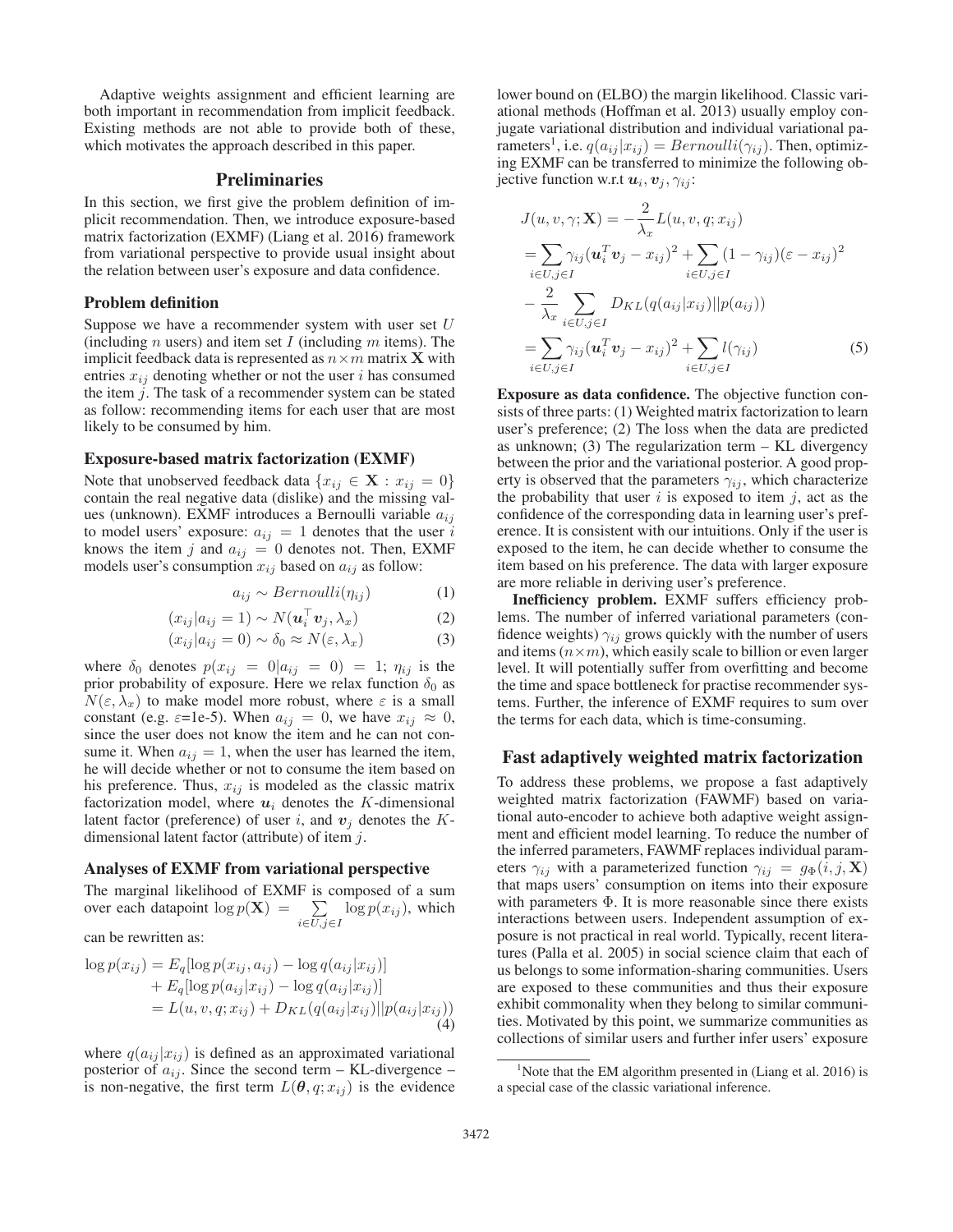

Figure 1: Illustration of the proposed FAWMF

from the communities that they belong to. Concretely, the inference function can be modeled as follow:

$$
g_{\Phi}(i, j, \mathbf{X}) = \boldsymbol{\theta}_i^T \sigma(w_j \sum_{k \in U} \boldsymbol{\theta}_k \alpha_k x_{kj} + b_j)
$$
 (6)

where vector  $\theta_i$  denotes the membership that allocates each user  $i$  to a fixed  $D$  number of communities and meet  $\theta_i \succeq 0$ ,  $|\theta_i|_1 = 1$ . We cumulate the consumptions of the users in the community to infer how items are exposed to the community, where  $\alpha_k$  captures the heterogenous roles of users. Different users may have different influence strength on the communities (Shi et al. 2019a; 2019b). Then, a logistic linear function with parameters  $w_j, b_j$  has been employed to map cumulated consumptions into the exposure. Intuitively, the more influence users in the common community have consumed the item, the user are more likely to know it. Finally, user's exposure can be depicted by how the user belongs to the communities and how items are exposed to these communities. Overall, the inference of the data confidence can be translated into learning the parameters of inference function  $g_{\Phi}(i, j, \mathbf{X})$  ( $\Phi \equiv {\theta, \alpha, w, b}$ ), which captures latent correlations between  $\gamma_{ij}$  for better estimation and reduces the number of inferred parameters from  $O(nm)$ to  $O(D(n + m))$ . Different from existing clustering-based methods (e.g. (Chen et al. 2015; Lee et al. 2016)) which cluster users into communities/submatrices based on users' preference, our FAWMF deduces implicit communities based on users' exposure.

Also, FAWMF can be well understood from neural network perspective. As shown in Figure 1, at first an outer product between each user's consumption and his membership has been employed for interactions. The obtained tensor **Z** can be regarded as the influence of user's consumptions along different dimensions (communities). Then, we use a specific striped CNN (Krizhevsky, Sutskever, and Hinton 2012) layer and a linear layer to encode the influences (consumptions) into the "kernel maps" of users' exposure. Here we choose striped CNN since the adjacent elements of **Z** are just caused by the adjacent users(items) id and do not suggest they will have share more commonality. Further, the exposure for different user-item pairs can be depicted as the combination of the "kernel maps". Finally, the exposurebased MF acts as a probabilistic decoder to predict users' consumption. Overall, FAWMF forms an auto-encoder to learn both data confidence weights and latent factors of MF.



Figure 2: Illustration of how FAWMF mitigates over-fitting

#### **Discussion**

How does FAWNF mitigate overfitting? To better understand this effect, let us draw an analogy with the floating balls in the water, as illustrated in Figure 2. Learning EXMF model by optimizing equation (5) will give a force to push up these positive balls (instances) and push down these unobserved balls (instances). Thus, without strong priors, the confidence weights of the data easily achieve extremely values ( $\gamma_{ij} \approx 1$  for the positive instances and  $\gamma_{ij} \approx 0$  for the unobserved instances), where unobserved data makes few contributions on training. In this situation, all the instances will be predicted as positive by MF and the model will suffer from over-fitting. In our FAWMF, this over-fitting effect will be mitigated by introducing inference network of the  $\gamma_{ij}$ . There exists correlations between users' exposure, which can be analogies with elastic links lines between the balls. Typically, users tend to have similar exposure  $(\gamma_{ij})$ , if they share more common communities. Naturally, with the training of the model, the unobserved data which have correlations with positive instances, will be pulled up due to the force from the lines. This way, when the model has well fitted the data, the positive and the unobserved instances will get stable at different depth in water. The unobserved instances which have stronger correlations with positive instances, usually reaches higher position than other unobserved instances.

# Fast learning algorithm fBGD

Learning a recommendation model from implicit feedback is time-cost expensively due to the massive volume of the unobserved data. The popular solution addressing this problem is stochastic gradient descent (SGD) with negative sampling. However, SGD usually suffers from low convergency and gradient instability, which affects the performance of the model. Especially, in the recommendation task, the sampler usually select uninformative instances that have small confidence weights  $\gamma_{ij}$  and make limited contributions on update. Thus, we turn to use batch gradient descent optimizer (BGD), which computes stable gradient from all feedback data. Unfortunately, the orginal BGD will suffer from low efficiency due to the full-batch computation of the gradient over instances. To address this problem, we develop new specific learning algorithm fBGD for our FAWMF. We speed up learning of BGD by caching some specific intermediate variables to avoid the massive repeated computations. Here we detail the derivation of the gradient w.r.t  $\alpha_k$ ; where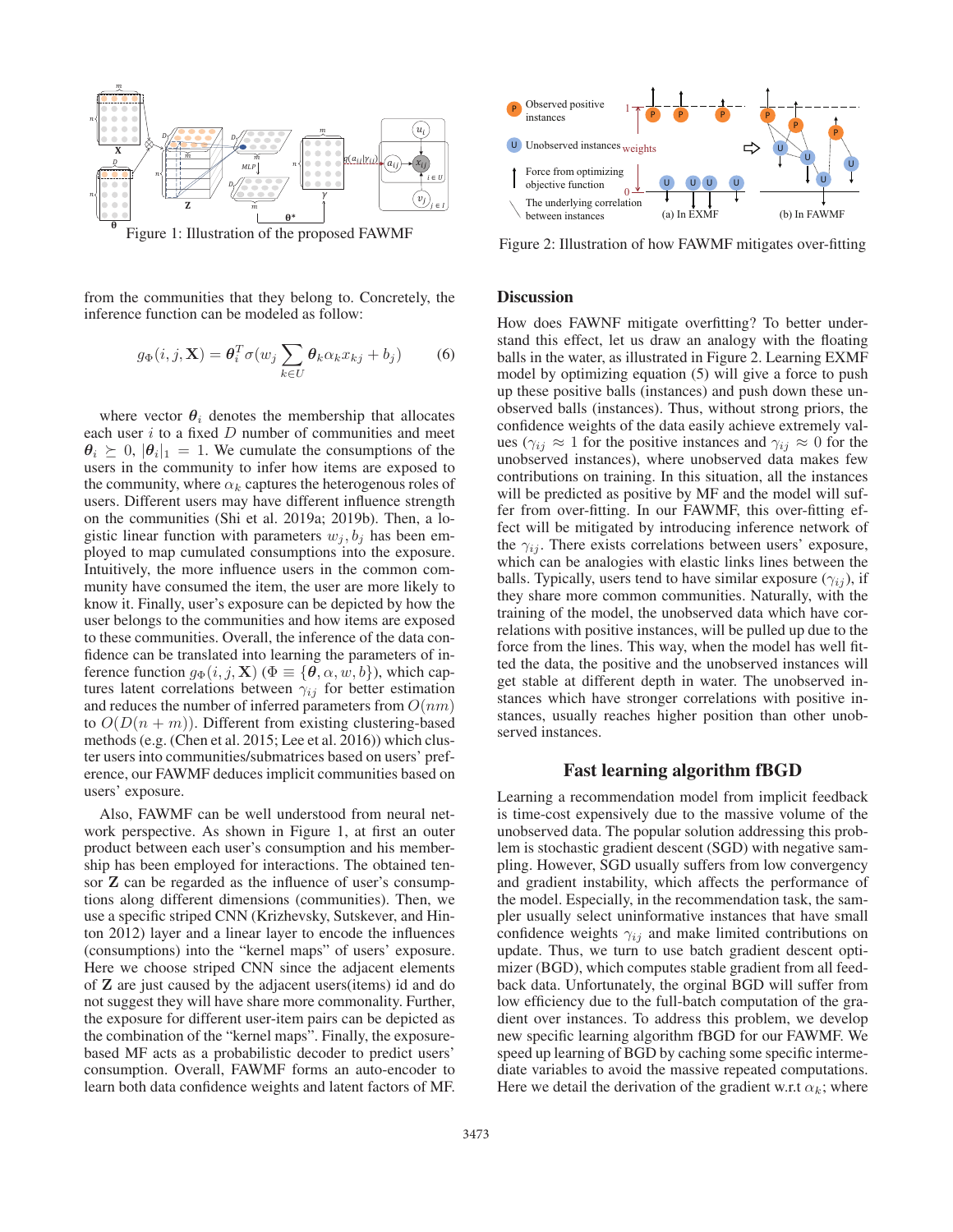the counterpart of others  $(\theta_i, w_j, b_j, u_i, v_j)$  is achieved like-<br>wise and presented in supplemental materials.

For better derivation, we let  $q_j = \sigma(w_j) \sum_{k \in \mathcal{L}}$  $\sum_{k\in U}\theta_k \alpha_k x_{kj} +$ 

 $b_i$ ). Also, we drop out the regularization term in the objective function  $(Eq. (5))$  since the regularization term usually makes no contribution on recommendation accuracy of FAWMF and hinders fast training. It also can be regarded that we set a large value of parameter  $\lambda_x$ . Then, the gradient of objective function (Eq. (5)) w.r.t  $\alpha_k$  for each user k can be derived as follow:

$$
\frac{\partial J}{\partial \alpha_k} = \sum_{j \in I} \frac{\partial J}{\partial q_j} \cdot \frac{\partial q_j}{\partial \alpha_k} \tag{7}
$$

$$
\frac{\partial J}{\partial \mathbf{q}_j} = \sum_{i \in U} (\mathbf{u}_i^T \mathbf{v}_j \mathbf{u}_i^T \mathbf{v}_j - 2x_{ij} (\mathbf{u}_i^T \mathbf{v}_j - \varepsilon) - \varepsilon^2) \boldsymbol{\theta}_i \quad (8)
$$

$$
\frac{\partial \mathbf{q}_j}{\partial \alpha_k} = \mathbf{q}_j \cdot (1 - \mathbf{q}_j) \cdot \boldsymbol{\theta}_k w_j x_{kj} \tag{9}
$$

 $\alpha_k$ <br>Clearly, the computational cost lies in two parts: (1) the calculation of the gradients of J w.r.t  $q_j$  for each item  $j \in I$ , which requires the summation over the terms of each user  $i$ ; (2) the summation of  $\frac{\partial J}{\partial q_j} \cdot \frac{\partial q_j}{\partial \alpha k}$  over each item  $j \in I$  to get final result. In feat, the first part produces the main sect since final result. In fact, the first part produces the main cost since it requires a traversal of all users and repeat this operation over all items; while the second part can be accelerated by just iterating over these positive instances  $(x_{kj} = 1)$ . The overall computational complexity to update  $\{\alpha_k : k \in U\}$ is  $O(nmKD)$ , which is generally infeasible since  $nm$  can easily reach billion level or even higher in practise.

To speed up the learning, we rewrite the computational bottlenecks  $-$  Eq.  $(8)$   $-$  by isolating item-independent terms:

$$
\frac{\partial J}{\partial q_j} = \sum_{k=1}^K \sum_{l=1}^K v_{jk} v_{jl} \sum_{i \in U} u_{ik} u_{il} \theta_i - \varepsilon^2 \sum_{i \in U} \theta_i
$$
  
- 2 $\sum_{i \in U} x_{ij} (u_i^T v_j - \varepsilon) \theta_i$  (10)

By this reformulation, we can see that the major computation – the  $\Sigma$  $\sum_{i \in U} u_{ik} u_{il} \theta_i$  and  $\sum_{i \in U}$ i∈U  $\theta_i$  over all users – is independent of item  $j$ . Thus, we could achieve a significant speed-up by caching these terms. That is, we cache  $\mathbf{M}^{(\boldsymbol{q})}_{kl\ast}=\sum\limits_{i\in L}% ^{l}\left( \mathbf{M}_{l}\right) ^{l}\left( \mathbf{M}_{l}\right) ^{i}$  $\sum_{i \in U} u_{ik} u_{il} \theta_i$  for each  $1 \le k \le K, 1 \le l \le K$  and  $\boldsymbol{S^{(q)}} = \sum\limits_{i \in U}$  $\sum_{i \in U} \theta_i$ , where **M**<sup>(*q*)</sup> is a  $K \times K \times D$ -dimensional tensor and  $S^{(q)}$  is a D-dimensional vector. Then,  $\frac{\partial J}{\partial q_j}$  can be

calculated as follow:

$$
\frac{\partial J}{\partial q_j} = \sum_{k=1}^{K} \sum_{l=1}^{K} v_{jk} v_{jl} \mathbf{M}_{kl*}^{(q)} - \varepsilon^2 \mathbf{S}^{(q)}
$$

$$
- 2 \sum_{i \in U} x_{ij} (\mathbf{u}_i^T \mathbf{v}_j - \varepsilon) \theta_i
$$
(11)

The rearrangement of nested sums is the key transformation that allows the fast optimization. The time computation can be reduced from  $\tilde{O}(nmKD)$  to  $O(K^2D(n+m) +$ 

Table 1: Statistics of three datasets.

| <b>Datasets</b> | #Users  | #Items | #Oberseved positive feedback |
|-----------------|---------|--------|------------------------------|
| Movielens       | 6.040   | 3.952  | 1,000,209                    |
| Amazon          | 10.619  | 37,762 | 256,287                      |
| Douban          | 123.480 | 20,029 | 16.624.937                   |

Table 2: characteristics of the compared methods.

| Methods      | Adaptive<br>weights? | Without<br>sampling? | Complexity                           |
|--------------|----------------------|----------------------|--------------------------------------|
| WMF(ALS)     |                      |                      | $O((n+m)K^3 +  \mathbf{X}^+ K^2)$    |
| eALS         |                      |                      | $O((n+m)K^2+ \mathbf{X}^+ K)$        |
| <b>BPR</b>   |                      |                      | $O((n+m+ \mathbf{X}^{\pm} )K)$       |
| <b>CDAE</b>  |                      |                      | $O((n + m +  X^+ )K)$                |
| <b>EXMF</b>  |                      |                      | $O(nmK^3)$                           |
| <b>FAWMF</b> |                      |                      | $O((n+m)K^2D +  \mathbf{X}^+ (K+D))$ |

 $|\mathbf{X}^+|$ (K + D)), where  $|\mathbf{X}^+|$  denotes the number of the observed positive data. Here we spend  $O(K^2Dn)$  time on calculating  $\mathbf{M}^{(q)}$ ,  $\mathbf{S}^{(q)}$  and  $O(K^2 Dm)$  time on calculating the first and second term in equation (11) for each item  $i \in I$ first and second term in equation (11) for each item  $j \in I$ . For the third term, we just sum over the terms with  $x_{ij} = 1$ with complexity  $O(|\mathbf{X}^+|(K+D))$ . Similar strategy can be used to accelerate the update of other parameters. With this algorithm, learning FAWMF model is efficient and stable, which trains on the all data but its complexity is linear to the number of the observed data.

# Experiments and analyses

In this section, we conduct experiments to evaluate the performance of FAWMF. Our experiments are intended to address the following major questions:

- (Q1) Does FAWMF outperform state-of-the-art implicit MF methods?
- (Q2) How does the proposed batch-based learning algorithm fBGD perform?

#### Experimental protocol

Datasets. Three benchmark datasets Moivelens<sup>2</sup>, Amazon (food-reviews)  $3$ , Douban  $4$  are used in our experiments. These datasets contain users' feedback on items. The dataset statistics are presented in Table 1. Similar to (Chen et al. 2019b), we preprocess the datasets so that all items have at least three interactions and"binarize" user's feedback into implicit feedback. That is, as long as there exists some useritem interactions (ratings or reviews), the corresponding implicit feedback is assigned a value of 1. Grid search and 5 fold cross validation are used to find the best parameters. In our FAWMF, we set  $D=K=20$ ,  $\varepsilon=1e-5$  and learning rate=0.1 across all datasets.

Compared methods. We compare FAWMF with following baselines. Table 2 concludes their characteristics.

• Item-pop: This is a simple baseline which recommends items based on global item popularity.

<sup>2</sup> https://grouplens.org/datasets/movielens/

<sup>3</sup> https://www.kaggle.com/snap/amazon-fine-food-reviews

<sup>4</sup> https://www.cse.cuhk.edu.hk/irwin.king.new/pub/data/douban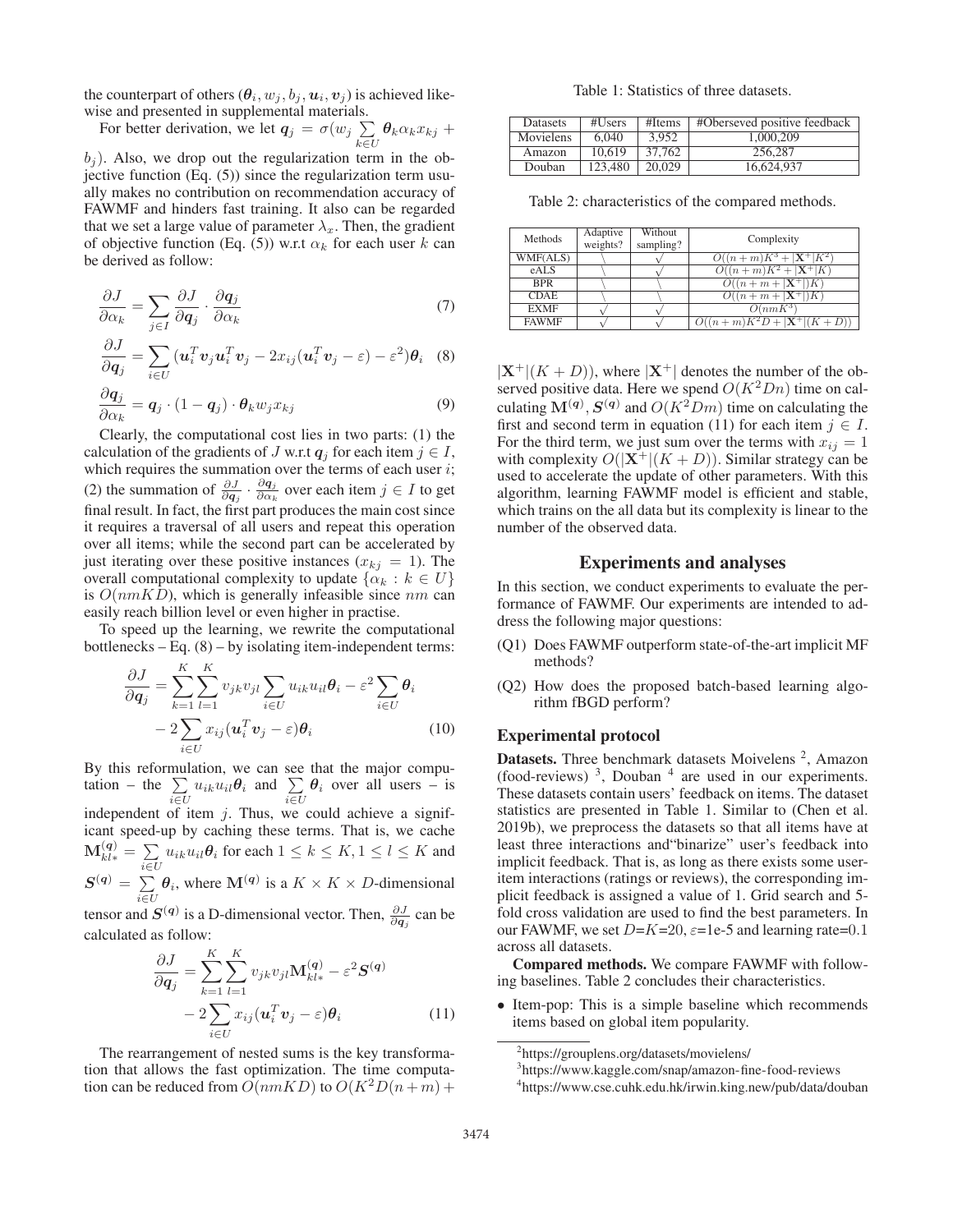Table 3: The performance metrics of the compared methods. The boldface font denotes the winner in that column. The row 'Impv' indicates the relative performance gain of our FAWMF compared to the best results among baselines. '†' indicates that the improvement is significant with t-test at  $p < 0.05$ .

| Methods      | Movielens             |        |                      | Amazon     |         |           | Douban  |            |             |        |                        |                       |
|--------------|-----------------------|--------|----------------------|------------|---------|-----------|---------|------------|-------------|--------|------------------------|-----------------------|
|              | Pre@5                 | Rec@5  | NDCG@5               | <b>MRR</b> | Pre@5   | Rec@5     | NDCG@5  | <b>MRR</b> | Pre@5       | Rec@5  | NDCG@5                 | <b>MRR</b>            |
| Item-pop     | 0.2092                | 0.0400 | 0.2201               | 0.8958     | 0.0027  | 0.0048    | 0.0055  | 0.0191     | 0.1409      | 0.0332 | 0.1582                 | 0.6308                |
| WMF(ALS)     | 0.3841                | 0.0924 | 0.4059               | .5751      | 0.0789  | 0.0406    | 0.0858  | 0.3269     | 0.2400      | 0.0656 | 0.2598                 | 1.0113                |
| eALS         | 0.3955                | 0.0917 | 0.4175               | .5998      | 0.0984  | 0.0348    | 0.1051  | 0.3951     | 0.2329      | 0.0646 | 0.2520                 | 0.9880                |
| <b>BPR</b>   | 0.3613                | 0.0798 | 0.3794               | .5023      | 0.0988  | 0.0469    | 0.1060  | 0.3969     | 0.2371      | 0.0582 | 0.2570                 | 1.0093                |
| <b>CDAE</b>  | 0.3786                | 0.0860 | 0.3950               | .5454      | 0.0948  | 0.0472    | 0.0947  | 0.3994     | 0.2377      | 0.0589 | 0.2573                 | 1.0162                |
| <b>EXMF</b>  | 0.3871                | 0.0936 | 0.4071               | .5720      | 0.0847  | 0.0418    | 0.0928  | 0.3683     | 0.2353      | 0.0666 | 0.2588                 | 1.0016                |
| <b>FAWMF</b> | 0.4054                | 0.0949 | 0.4275               | .6279      | 0.1129  | 0.0441    | 0.1285  | 0.4470     | 0.2661      | 0.0680 | 0.2915                 | 1.0984                |
| Impv $%$     | $2.\overline{49\%}$ + | .41%   | $2.40%$ <sup>+</sup> | $.76%$ †   | 14.34%† | $-6.42\%$ | 21.18%+ | 1.93%†     | $10.88\%$ † | 2.11%  | $12.19\%$ <sup>+</sup> | $8.09\%$ <sup>+</sup> |

- WMF(ALS) (Hu, Koren, and Volinsky 2008; Pan et al. 2008): The classic weighted matrix factorization model for implicit feedback data. The corresponding ALS-based (Hu, Koren, and Volinsky 2008) algorithm can reduce inference complexity.
- eALS (He et al. 2016): The improved weighted matrix factorization model, where the data confidence weights are assigned heuristically based on item-popularity.
- BPR (Rendle et al. 2009): The classic pair-wise method for recommendation, coupled with matrix factorization. BPR implicitly downweights the unobserved data in their uniformly negative strategy.
- CDAE (Wu et al. 2016): The advanced recommendation method based on Auto-Encoders, which is a generalization of WMF with more flexible components. CDAE also employs uniformly negative strategy to learn their model.
- EXMF (Liang et al. 2016): A probabilistic model that directly incorporates user's exposure to items into traditional matrix factorization.

Evaluation Metrics. We adopt four well-known metrics Precision@K (Pre@K), Recall@K (Rec@K), Normalized Discounted Cumulative Gain (NDCG@K) and Mean Reciprocal Rank (MRR) to evaluate recommendation performance: Recall@K (Rec@K) quantifies the fraction of consumed items that are in the top-K ranking list; Precision @K  $(Pre@K)$  measures the fraction of the top-K items that are indeed consumed by the user; NDCG@K and MRR evaluate ranking performance of the methods. Refer to our supplemental material for more details about these metrics.

# Performance comparison (Q1)

Table 3 presents the performance of the compared methods in terms of three evaluation metrics. The boldface font denotes the winner in that column. For the sake of clarity, the last row of Table 3 also show the relative improvements achieved by our FAWMF over the baselines. Generally speaking, with one exception, FAWMF outperforms all compared methods on all datasets for all metrics.

The improvement of FAWMF over these baselines can be attributed to three aspects: (1) In the real world, users have personalized communities and thus are exposed to diverse information. Correspondingly, the data confidence (exposure) will vary with different user-item combinations. That

is, some unobserved feedback are more likely attributed to user's preference while others are the results of users' awareness. By adaptively learning fine-grained data confidence weights from the data, FAWMF achieves better performance than those baselines with manually coarse-grained confidence weights. (2) FAWMF models confidence weight with an community-based inference network, which is capable of capturing latent interactions between users and mitigating the over-fitting problems. It can bee seen from the better performance of FAWMF over EXMF. (3) Instead of employing sampling-based stochastic gradient descent optimizer (SGD), FAWMF employs a specific fast batch-based learning algorithm, which has better convergency and more stable results. We also conduct specific experiments in the next subsection to validate this point.

Running time comparisons. Figure 3 depicts running time of the six compared recommendation methods. As we can see, the speed up of our FAWMF over EXMF is significant. Especially in the largest dataset Douban, EXMF requires 56 hours for training, while FAWMF only takes 1.8 hours. The acceleration of FAWMF over EXMF can be attributed two aspects: (1) Confidence weights for each data have been modeled with a parameterized function, which reduces the number of learned parameters. (2) fBGD speed up gradients calculations. This way, FAMWF achieves similar analytical time complexity as other compared methods, which aim at fast learning but sacrifice the flexibility of the confidence weights. Their actual running time are also in the same magnitude. Also, we observe that these BGDbased methods (WMF, eALS, FAWMF) are relatively more efficient than SGD-based methods (BPR, CDAE), although they have similar analytical time complexity. It is caused by the poor convergency of SGD, which usually requires more iterations.

#### Effect of batch-based learning algorithm (Q2)

In this subsection, we compare our fBGD with two popular SGD-based learning strategies: (1) Uniform-1X (Uniform-5X, Uniform-25X), which uniformly sample a part of unobserved instances to update the model. Note that the training time and prediction accuracy are largely determined by the size of negative samples. Here we test this learning strategy with three different sampling-size for comparisons, where Uniform-25X (Uniform-5X, Uniform-1X) denotes the number of the sampled instances is 25 (5, 1) times as large as the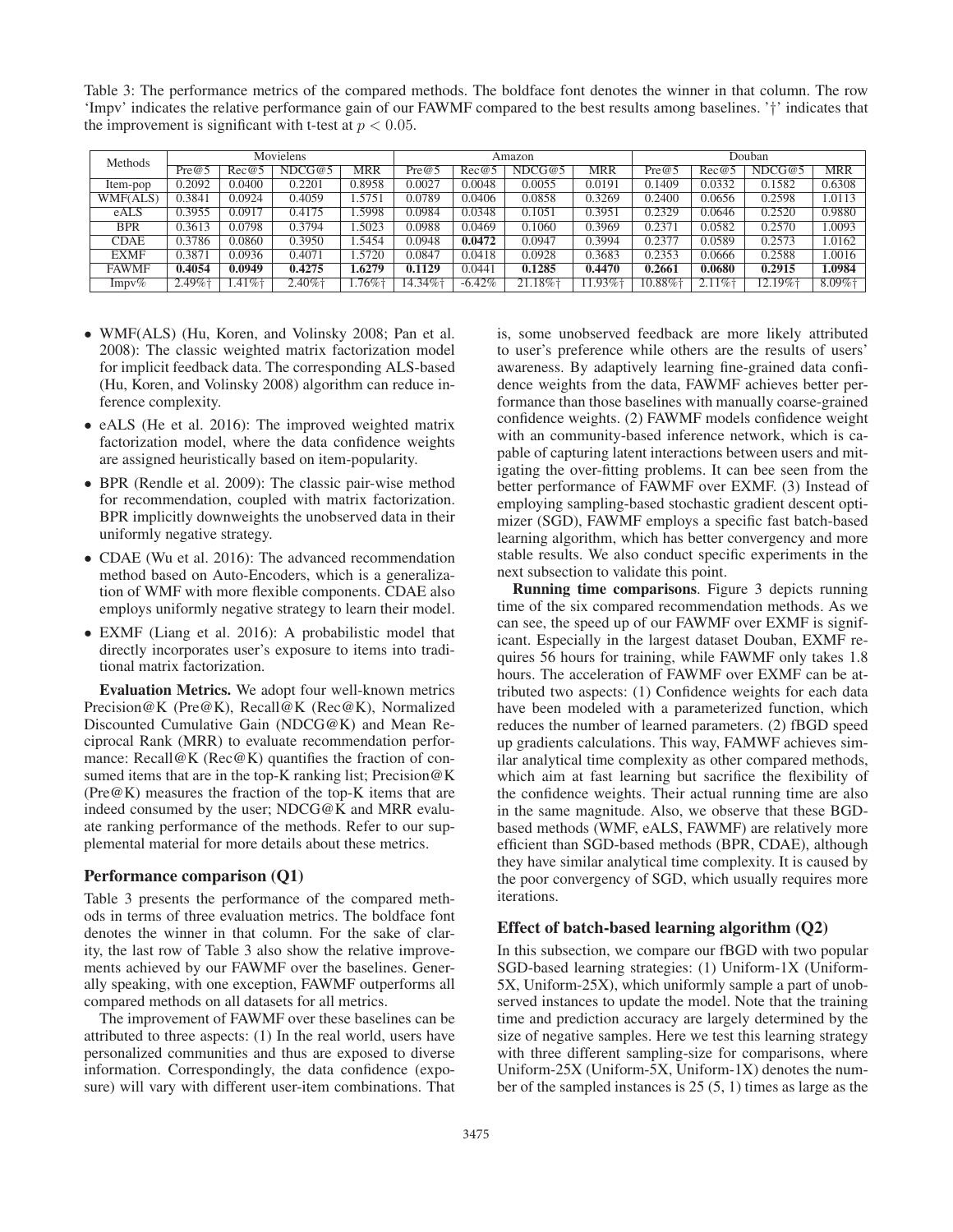

Figure 3: Running time comparisons.



Figure 4: Recommendation accuracy for different learning strategy versus the number of iterations and running time.

number of positive instances. (2) Itempop-1X (Itempop-5X, Itempop-25X) whose probability of sampling a un-observed data is proportional to the item popularity. We also present the performance of original BGD algorithm for running time comparisons. Here we do not compare with existing dynamic sampling strategies, since they either suffer from efficiency problems or require other side information.

Figure 4 presents pre@5 of FAWMF on dataset Movielens with different learning strategies versus the number of iteration and running time. There exists the efficiency and effectiveness trade-off of SGD-based learning algorithm with varying sampling-size. The smaller sampling-size will cause insufficient learning and gradient instability. It can be seen from the poor performance final and heavy fluctuation of Uniform-1X (Itempop-1X). On the contrary, when the sampling-size become larger, SGD performs better but spend much more time. However, even if the stochastic optimizer uses a large sampling-size, it can not achieve good performance as BGD-based learning algorithm. Also, we can observe the inefficiency of original BGD. Our proposed fBGD accelerates original BGD for 16 times and even performs more efficient than Itempop-1X. Overall, our proposed fBGD performs better than others in all convergence, speed and recommended performance.

#### Effect of the parameter  $K$

Figure 5 shows the performance of FAWMF with varying latent dimension  $K$  in MF. We also present the results of two close MF methods for comparisons. First, with few exceptions, FAWMF consistently outperforms eALS and WMF across K, demonstrating the effectiveness of adaptively assigning personalized confidence weights. Second, all methods can be improved with a larger  $K$ . But a large  $K$  might have the risk of overfitting. It can be seen from the worse



Figure 5: Impact of the parameter  $K$ .

| <b>Community 1</b>              |                                                         | <b>Community 2</b>               |                 |  |  |
|---------------------------------|---------------------------------------------------------|----------------------------------|-----------------|--|--|
| <b>Movie Name</b>               | Genres                                                  | <b>Movie Name</b>                | Genres          |  |  |
| 1.Gattaca                       | Drama, Sci-Fi, Thriller <sup>1</sup> . My Favorite Year |                                  | Comedy          |  |  |
| 2. Thinner                      | Horror, Thriller                                        | 2. Annie Hall                    | Comedy, Romance |  |  |
| 3. Bride of Frankenstein Horror |                                                         | 3.Citizen Kane                   | Drama           |  |  |
| 4. The New Age                  | Drama                                                   | 4. Unforgiven                    | Western         |  |  |
| 5.Halloween 4                   | Horror                                                  | 5. Father of the Bride Comedy    |                 |  |  |
| Ratio of male/female            | Average age                                             | Ratio of male/female Average age |                 |  |  |
| 82.3%/17.7%                     | 33.8                                                    | 66.70%/33.3%                     | 40.5            |  |  |

Figure 6: Case study of two communities: the top rows show top-5 items that have highest exposure to the users in the two communities; the bottom rows show the ratio of male/female and the average age of the users in each communities. Note that these side information is not used in model training.

results when  $K = 60$  on the dataset Movielens.

#### Case study

We also conduct a case study to show the learned communities. We do statistical analyses on the communities, two of which are presented in Figure 6. We can find that the genres of the exposed items in the community 1 are mainly about "Horror" and "Thriller", but the genres in the community 2 are mainly about "Comedy". These results can be explained by the different kinds of users in the communities. Most of users in the community 1 are young men, who are more likely to enjoy these exciting movies and share these movies with each other. Meanwhile, comedy is a hot topic for the elderly people, who are the main constituents of the community 2. These results validate the effectiveness of our FAWMF. Although the genre information of users and items is not used in model training, the latent correlations between users/items can be captured. Also, we can find different users will belong to different communities and thus have different exposure. Personalized confidence weights are necessary for the implicit recommendation models.

#### **Conclusion**

In this paper, we present a novel recommendation method FAWMF based on variational auto-encoder to achieve both adaptive weights assignment and efficient model learning. On the one hand, FAWMF models data confidence weights with a community-based inference neural network, which reduces the number of inferred parameters and is capable of capturing latent interactions between users. On the other hand, a specific batch-based learning algorithm fBGD has been developed to learn FAWMF fast and stably. The exper